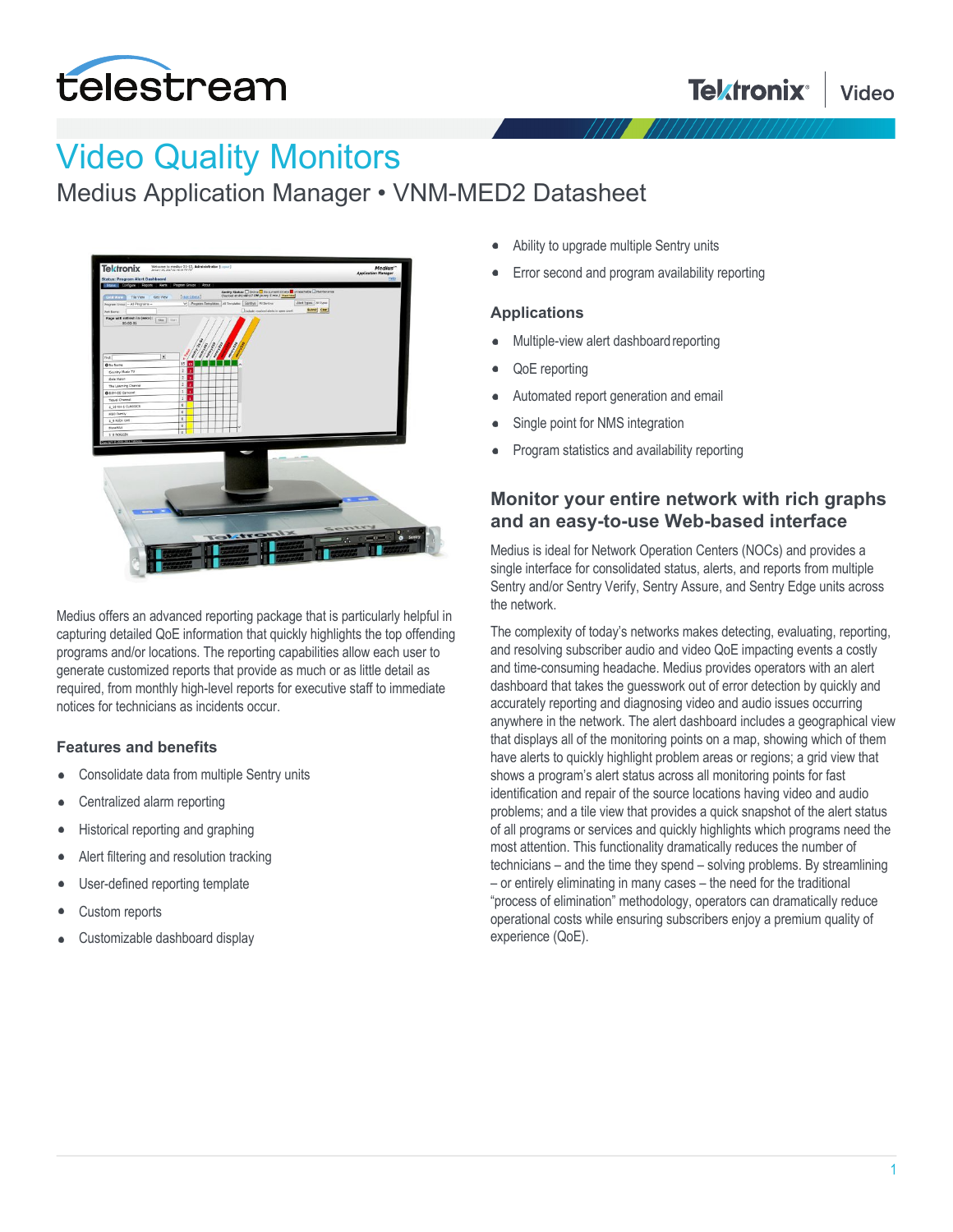

Medius™ offers video service providers an effective way of managing and aggregating status, alerts, and reports from multiple Sentry®, Sentry Verify™, and Sentry Edge™ units deployed throughout a network.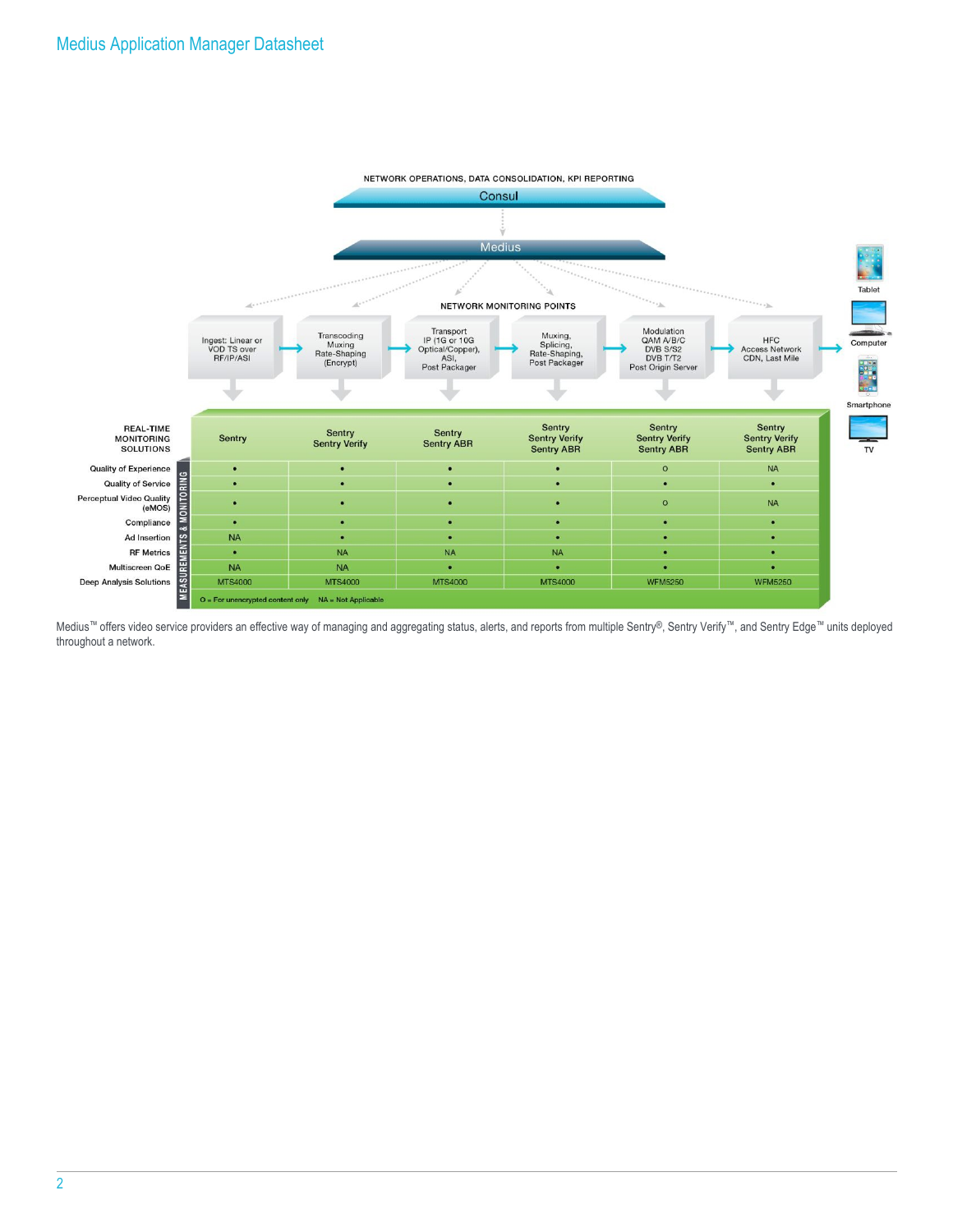# **Specifications**

#### **Platform Characteristics**

| <b>Browser Support</b>    | Firefox, Safari, and Internet Explorer |
|---------------------------|----------------------------------------|
| <b>MPEG/IP Input Port</b> | 1000BASE-T Ethernet interface          |
| <b>Management Port</b>    | 1000BASE-T Ethernet interface          |
|                           |                                        |

#### **Physical Characteristics**

| <b>Dimensions</b>         |                        |
|---------------------------|------------------------|
| Height                    | 44 mm (1.73 in)        |
| Width                     | 437 mm (17.2 in)       |
| Depth                     | 600 mm (29.5 in)       |
| Weight (net)              | 12.4 kg (27 lb.)       |
| <b>Power Requirements</b> | 100-240 V AC, 50-60 Hz |

### **Environmental Characteristics**

| Temperature   |                                                                                                   |  |
|---------------|---------------------------------------------------------------------------------------------------|--|
| Operating     | +10°C to +35°C, 30°C per hour maximum gradient                                                    |  |
|               | Temperature of the intake air at the front and sides of the instrument                            |  |
| Non-operating | $-20^{\circ}$ C to +60 $^{\circ}$ C, 30 $^{\circ}$ C per hour maximum gradient                    |  |
| Power         | 4.0-1.7 A maximum, 100 - 240 V, 50/60 Hz                                                          |  |
|               | The maximum power consumption for any board combination measured is 175 W at 120 V by safety test |  |